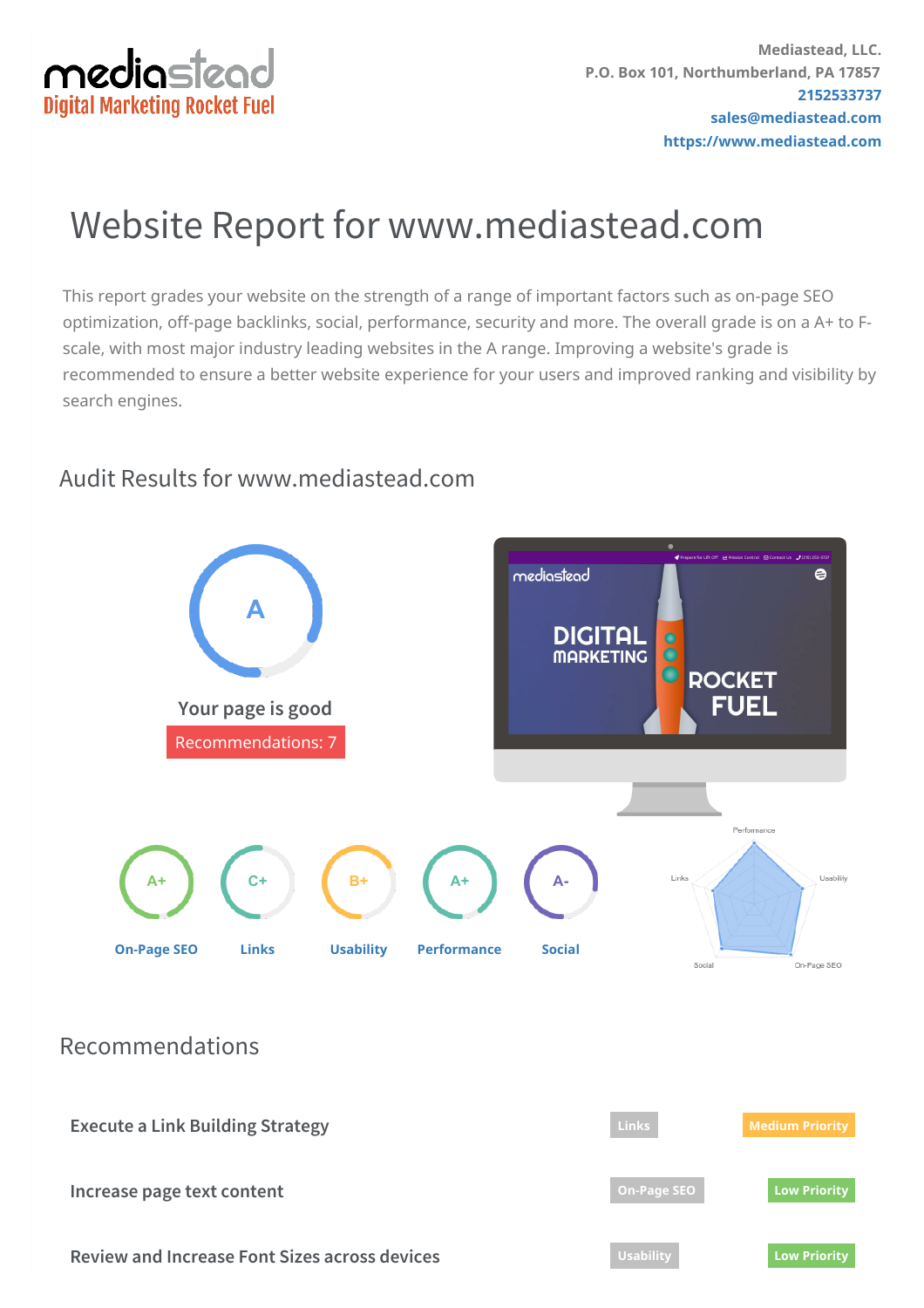<span id="page-1-0"></span>

## On-Page SEO Results



#### **Your On-Page SEO is very good!**

Congratulations, your On-Page SEO is well optimized. On-Page SEO is important to ensure Search Engines can understand your content appropriately and help it rank for relevant keywords. You can continue to build on your strong position through testing content improvements for gradual gains.

#### **Title Tag**

You have a title tag of optimal length (between 10 and 70 characters).

Mediastead | Website Design and Digital Marketing Strategy

Length : 58

#### **Meta Description Tag**

Your page has a meta description of optimal length (between 70 and 320 characters).

Digital marketing, brand development and website design agency located in Stroudsburg and Northeast PA, serving SMBs nationwide.

Length : 128

**H1 Header Tag Usage** Your page has a H1 Tag.

#### **H2-H6 Header Tag Usage**

Your page is making use multiple levels of Header Tags.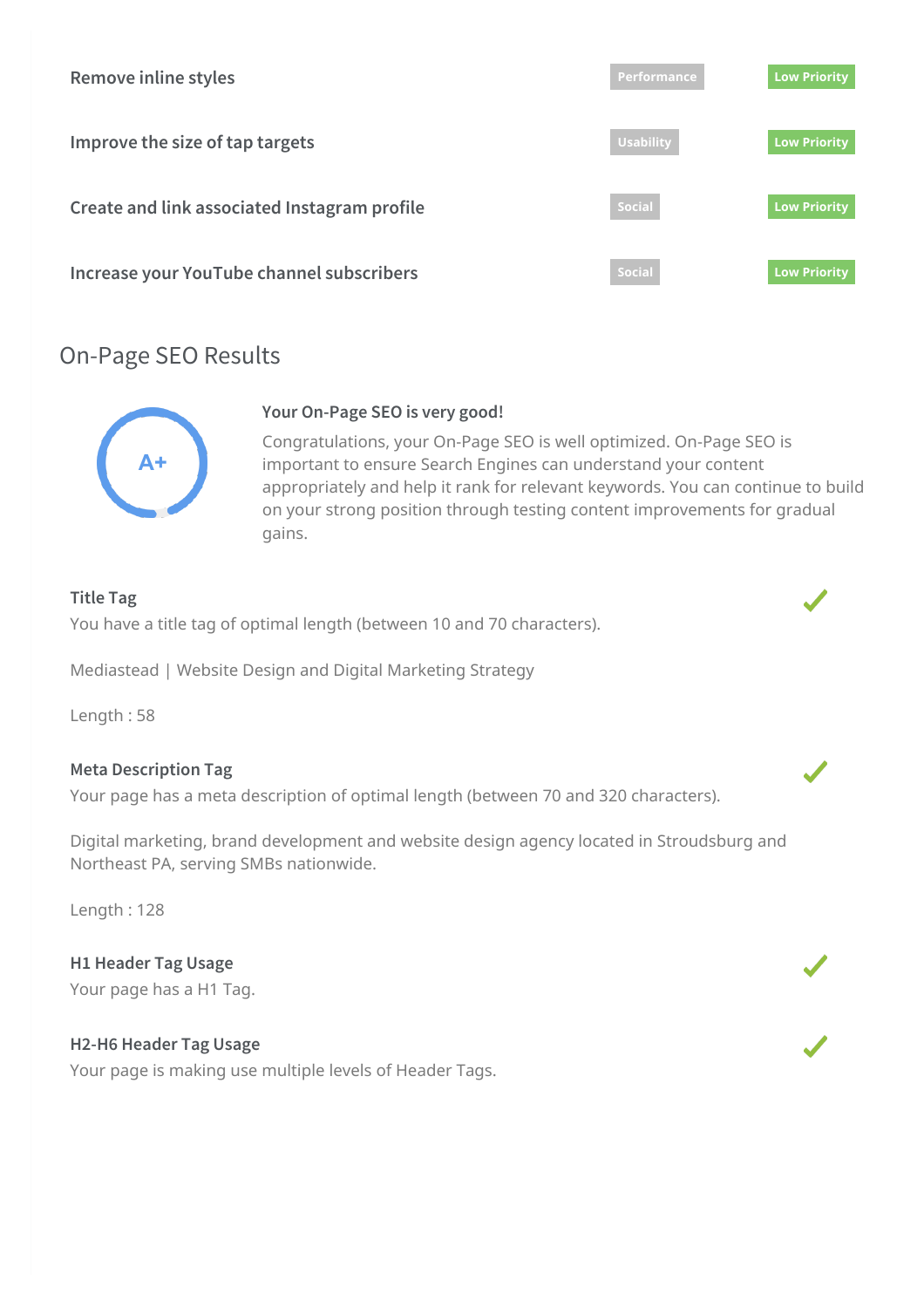<span id="page-2-0"></span>

| Header<br><b>Tag</b> | <b>Frequency</b> |  |
|----------------------|------------------|--|
| H2                   | 10               |  |
| H <sub>3</sub>       | 4                |  |
| H4                   | 0                |  |
| H <sub>5</sub>       | U                |  |
| H6                   |                  |  |

#### **Keyword Consistency**

Your page's main keywords are distributed well across the important HTML tags.

| <b>Keyword</b> | <b>Title</b> | <b>Meta</b><br><b>Description</b><br><b>Tag</b> | <b>Headings</b><br><b>Tags</b> | Page<br><b>Frequency</b> |  |
|----------------|--------------|-------------------------------------------------|--------------------------------|--------------------------|--|
| marketing      | $\checkmark$ | $\checkmark$                                    | $\checkmark$                   | 15                       |  |
| development    | $\times$     | $\checkmark$                                    | $\checkmark$                   | 8                        |  |
| website        | $\checkmark$ | $\checkmark$                                    | $\checkmark$                   | 8                        |  |
| digital        | $\checkmark$ | $\checkmark$                                    | $\checkmark$                   | $\overline{7}$           |  |
| mediastead     | $\checkmark$ | $\times$                                        | $\checkmark$                   | $\overline{7}$           |  |
| brand          | $\times$     | $\checkmark$                                    | $\pmb{\times}$                 | 5                        |  |
| design         | $\checkmark$ | $\checkmark$                                    | $\checkmark$                   | 5                        |  |
| team           | $\times$     | $\times$                                        | $\boldsymbol{\mathsf{x}}$      | $\overline{4}$           |  |

### **Individual Keywords**

#### **Phrases**

| Phrase                     | <b>Title</b>              | <b>Meta</b><br><b>Description</b><br><b>Tag</b> | <b>Headings</b><br><b>Tags</b> | Page<br><b>Frequency</b> |  |
|----------------------------|---------------------------|-------------------------------------------------|--------------------------------|--------------------------|--|
| digital marketing          | $\checkmark$              | $\checkmark$                                    | $\checkmark$                   | 7                        |  |
| rocket fuel                | $\boldsymbol{\mathsf{x}}$ | $\boldsymbol{\mathsf{x}}$                       | $\checkmark$                   | 3                        |  |
| website design             | $\checkmark$              | $\checkmark$                                    | $\checkmark$                   | 3                        |  |
| design and develo<br>pment | $\times$                  | $\times$                                        | $\checkmark$                   | 3                        |  |
| marketing rocket           | $\pmb{\times}$            | $\times$                                        | $\checkmark$                   | $\overline{2}$           |  |
| marketing agency           | $\boldsymbol{\mathsf{x}}$ | $\times$                                        | $\checkmark$                   | $\overline{2}$           |  |
| brand developmen<br>t      | $\pmb{\times}$            | $\checkmark$                                    | $\times$                       | $\overline{2}$           |  |
| development team           | $\times$                  | $\times$                                        | $\boldsymbol{\times}$          | $\overline{2}$           |  |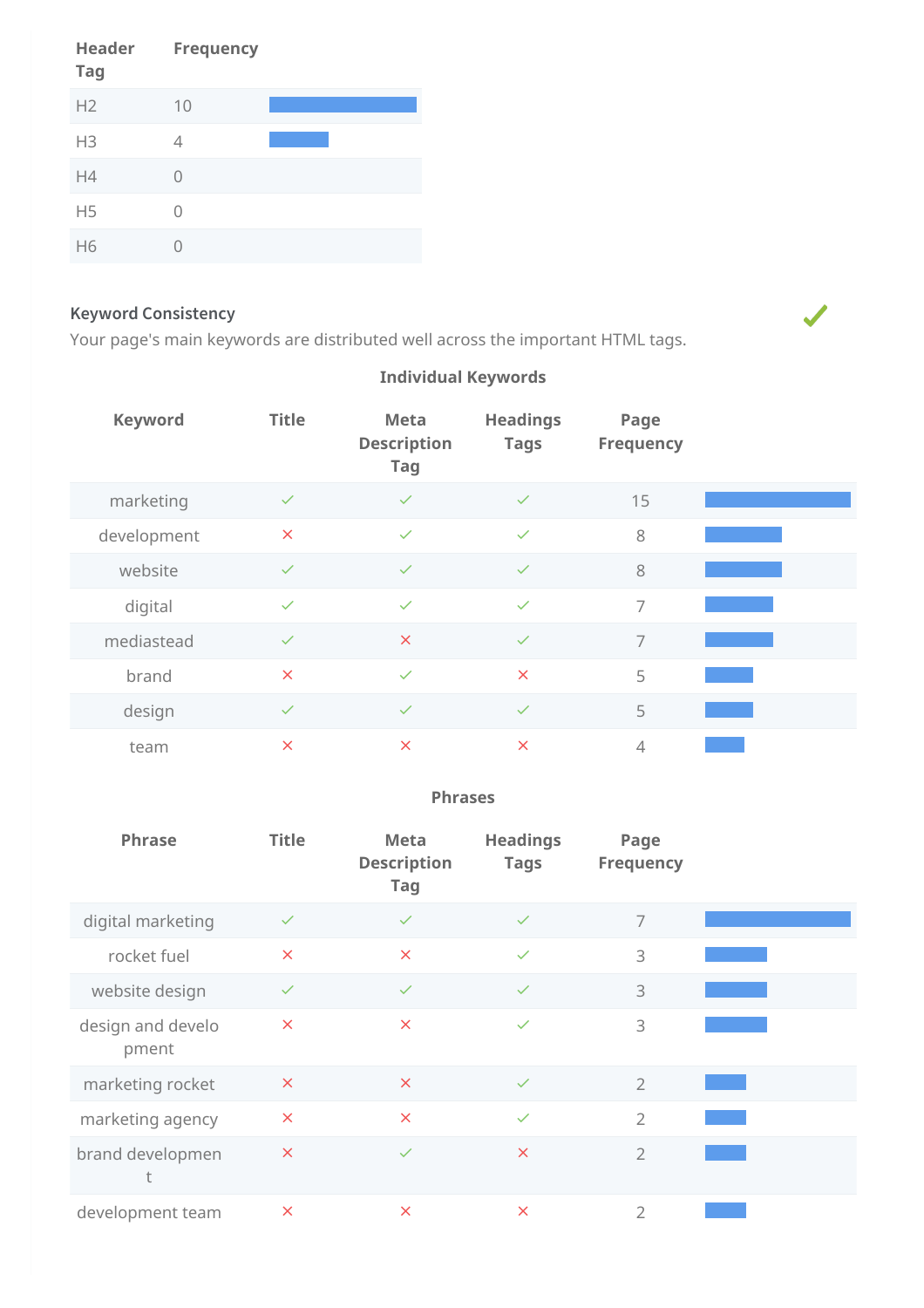#### **Amount of Content**

Your page has a low volume of text content which search engines can interpret as 'thin content'.

Х

#### Word Count: 433

It has been well researched that higher text content volumes are related to better ranking ability in general.

| <b>Image Alt Attributes</b><br>You do not have any images missing Alt attributes on your page.   |  |
|--------------------------------------------------------------------------------------------------|--|
| <b>Noindex Tag Test</b><br>Your page is not using the Noindex Tag which prevents indexing.       |  |
| <b>Noindex Header Test</b><br>Your page is not using the Noindex Header which prevents indexing. |  |
| <b>SSL Enabled</b><br>Your website has SSL enabled.                                              |  |
| <b>HTTPS Redirect</b><br>Your page successfully redirects to a HTTPS (SSL secure) version.       |  |
| Robots.txt<br>Your website appears to have a robots.txt file.                                    |  |
| http://www.mediastead.com/robots.txt                                                             |  |
| <b>Analytics</b><br>Your page is using an analytics tool.                                        |  |
| <b>Google Analytics</b><br>$\sim$ $\sim$                                                         |  |
| <b>Schema.org Structured Data</b>                                                                |  |

## Your page is using Schema.org structured data.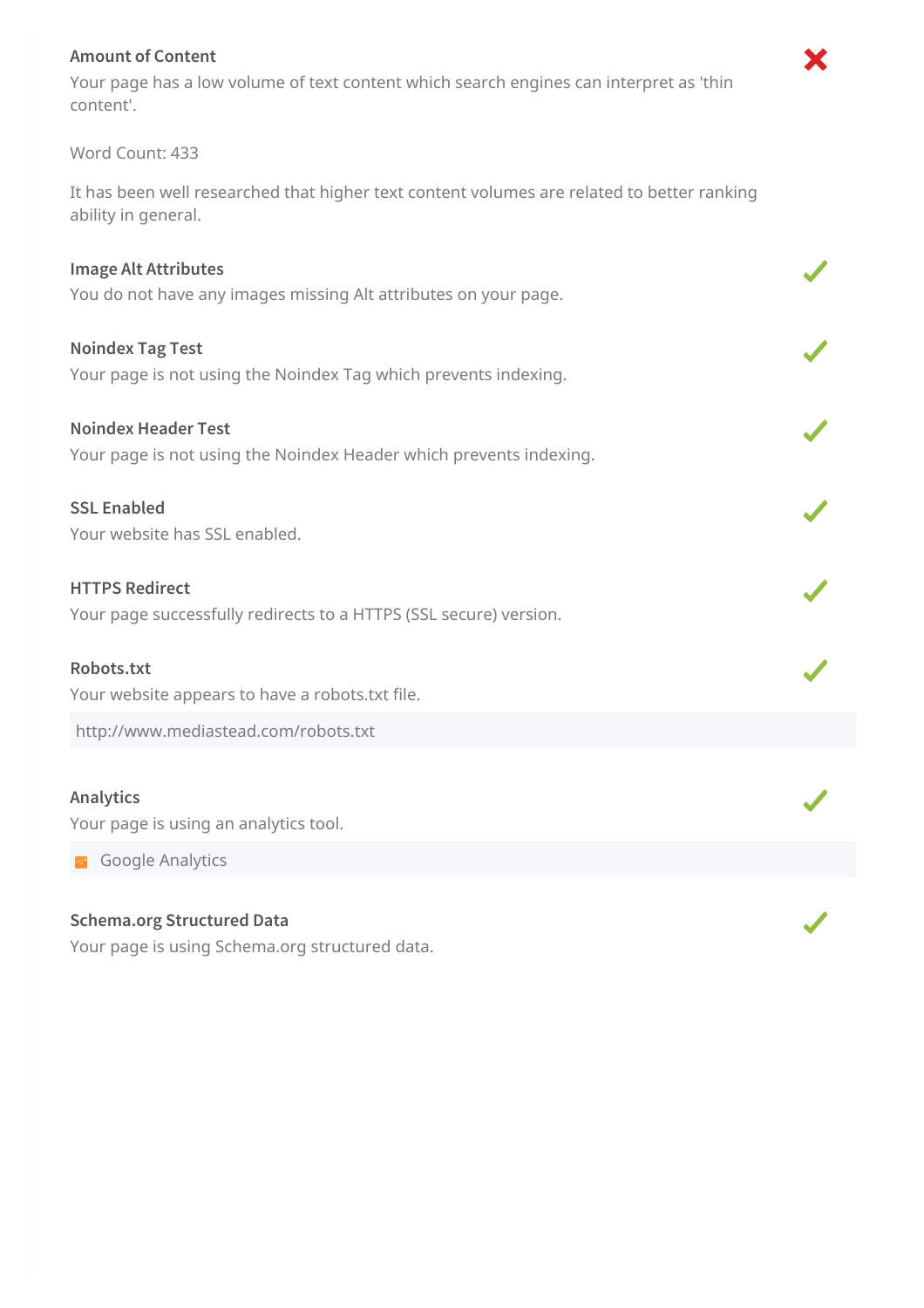## Rankings

### **Top Keyword Rankings**

This shows your top 10 Keyword Rankings in the specific location. The list is ordered by the keywords that drive the most traffic to your page.

| <b>Keyword</b>                                |                   |                | <b>Country Position Total Searches</b> | <b>Estimated Traffic</b> |  |
|-----------------------------------------------|-------------------|----------------|----------------------------------------|--------------------------|--|
| voices for<br>independence                    | EE EN             | 13             | 1,000                                  | 5                        |  |
| web-centric                                   | ■EN               | 14             | 1,000                                  | 5                        |  |
| web-centric                                   | EN                | $\overline{4}$ | 1,000                                  | $\overline{4}$           |  |
| web centric                                   | $\blacksquare$ ES | 16             | 1,000                                  | $\overline{4}$           |  |
| web-centric                                   | $\blacksquare$ ES | 16             | 1,000                                  | $\overline{4}$           |  |
| social media do and<br>don'ts for employees   | ■EN               | 3              | 40                                     | 3                        |  |
| social media do's and<br>don ts for employees | ■EN               | 3              | 40                                     | 3                        |  |
| social media do's and<br>don'ts for employees | EE EN             | 3              | 40                                     | 3                        |  |
| social media dos and<br>don ts for employees  | ■EN               | 3              | 40                                     | 3                        |  |
| social media dos and<br>don'ts for employees  | ■EN               | 3              | 40                                     | 3                        |  |

### **Total Traffic From Search**

This shows you the Estimated Traffic Volume your page receives from it's Keyword Rankings

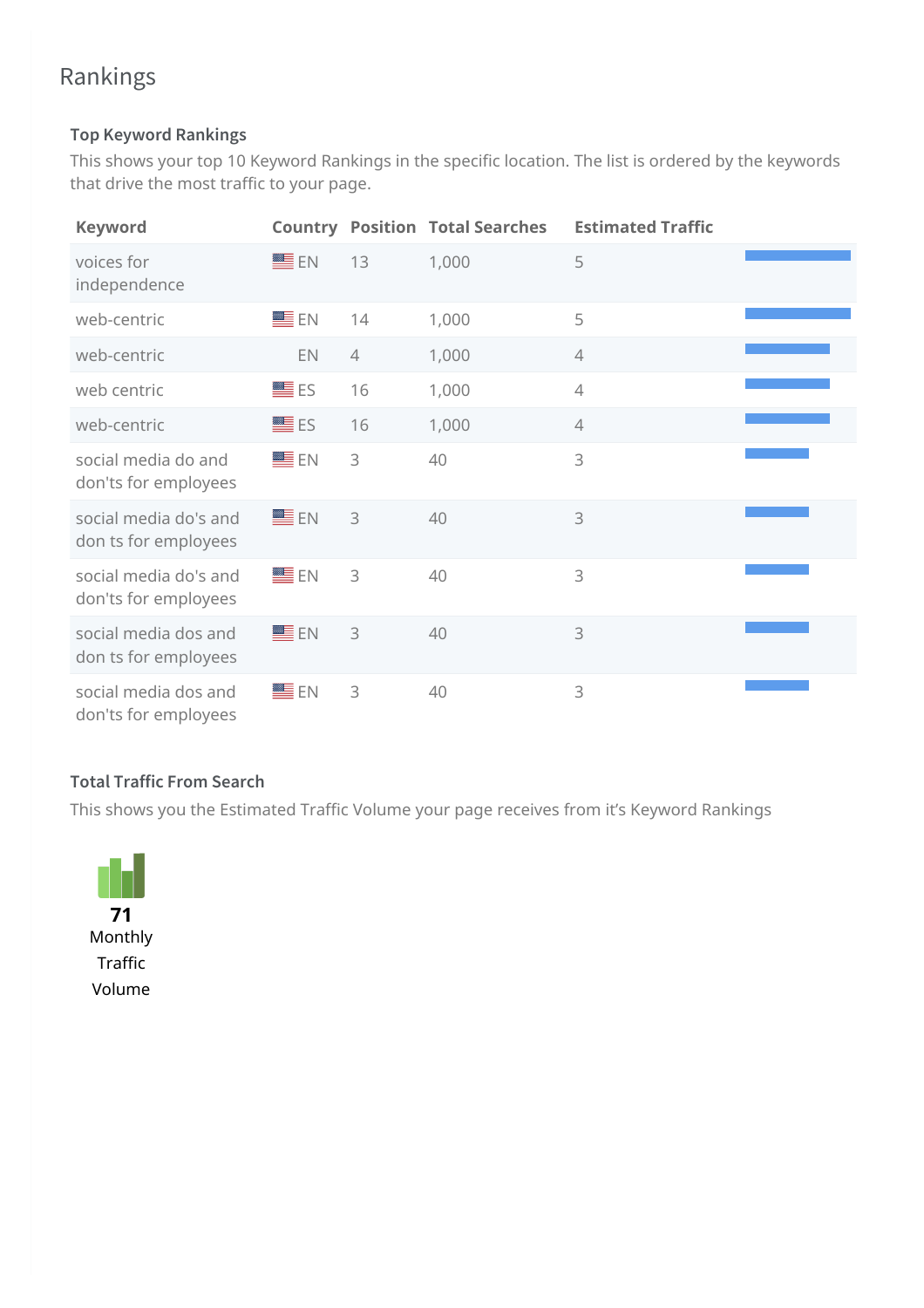#### **Keyword Positions**

This shows you a summary of the positions for your Keyword Rankings. The higher you rank, the more likely you are to capture traffic, with recent research showing that as much as 92% of clicks happen on the first page.

| <b>Position</b> | <b>Keywords</b> |  |
|-----------------|-----------------|--|
| Position 1      |                 |  |
| Position 2-3    | 5               |  |
| Position 4-10   | 6               |  |
| Position 11-20  | 19              |  |
| Position 21-30  | 15              |  |
| Position 31-100 | 84              |  |

## <span id="page-5-0"></span>Links

#### **Number of Backlinks**

You have a reasonably weak level of backlink activity to this page.

Search Engines use backlinks as a strong indicator of a page's authority, relevance and ranking potential. There are various strategies available to gain links to a page to improve this factor

Backlink data provided by **MOZ** 

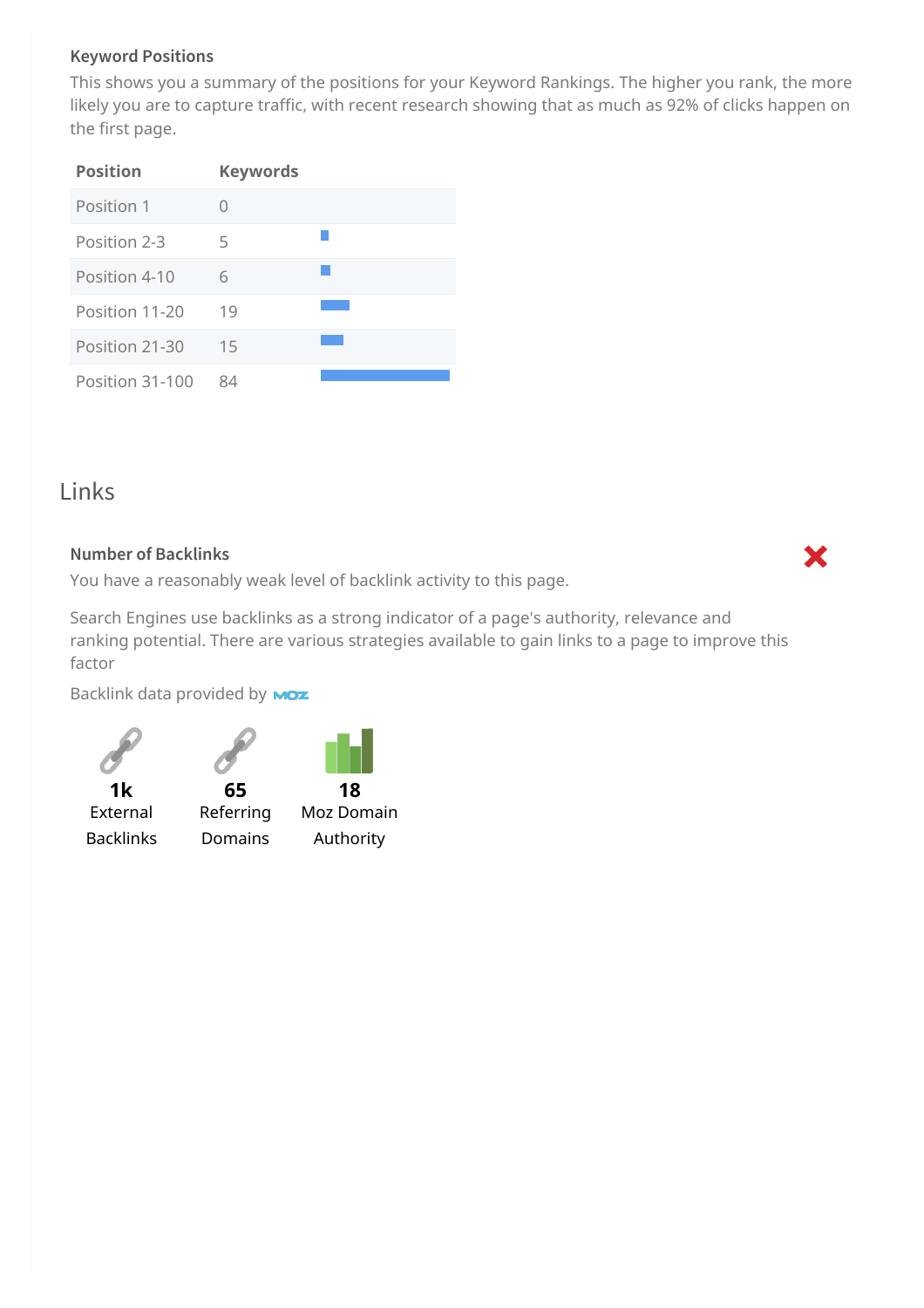#### **Top Backlinks**

These are the highest value external pages we have found linking to your site.

| <b>Domain</b><br><b>Authority</b> | <b>URL</b>                                                                      |
|-----------------------------------|---------------------------------------------------------------------------------|
| 93                                | forum.icann.org/lists/comments-ppsai-initial-05may15/msg00342.html              |
| 93                                | forum.icann.org/lists/comments-ppsai-initial-05may15-respect-form/msg00313.html |
| 93                                | forum.icann.org/lists/test-2-07mar13/msq00313.html                              |
| 90                                | archive.constantcontact.com/fs103/1109594220623/archive/1122061789389.html      |
| 82                                | wordpress-118328-439244.cloudwaysapps.com/credits/                              |
| 78                                | wpmudev.com/profile/mediastead/                                                 |
| 78                                | wpmudev.com/forums/topic/visit-not-via-an-internal-link-not-working/            |
| 76                                | premium.wpmudev.org/profile/mediastead/?filter=points                           |
| 76                                | premium.wpmudev.org/profile/mediastead/                                         |
| 76                                | premium.wpmudev.org/forums/topic/visit-not-via-an-internal-link-not-working/    |

#### **On-Page Link Structure**

We found 36 total links. 11% of your links are external links and are sending authority to other sites. 0% of your links are nofollow links, meaning authority is not being passed to those destination pages.

#### **Friendly Links**

Your link URLs appear friendly (easily human or search engine readable).

## Usability



#### **Your usability could be better**

Your page is OK but could be more usable across devices. Usability is important to maximize your available audience and minimize user bounce rates (which can indirectly affect your search engine rankings).

 $\boldsymbol{i}$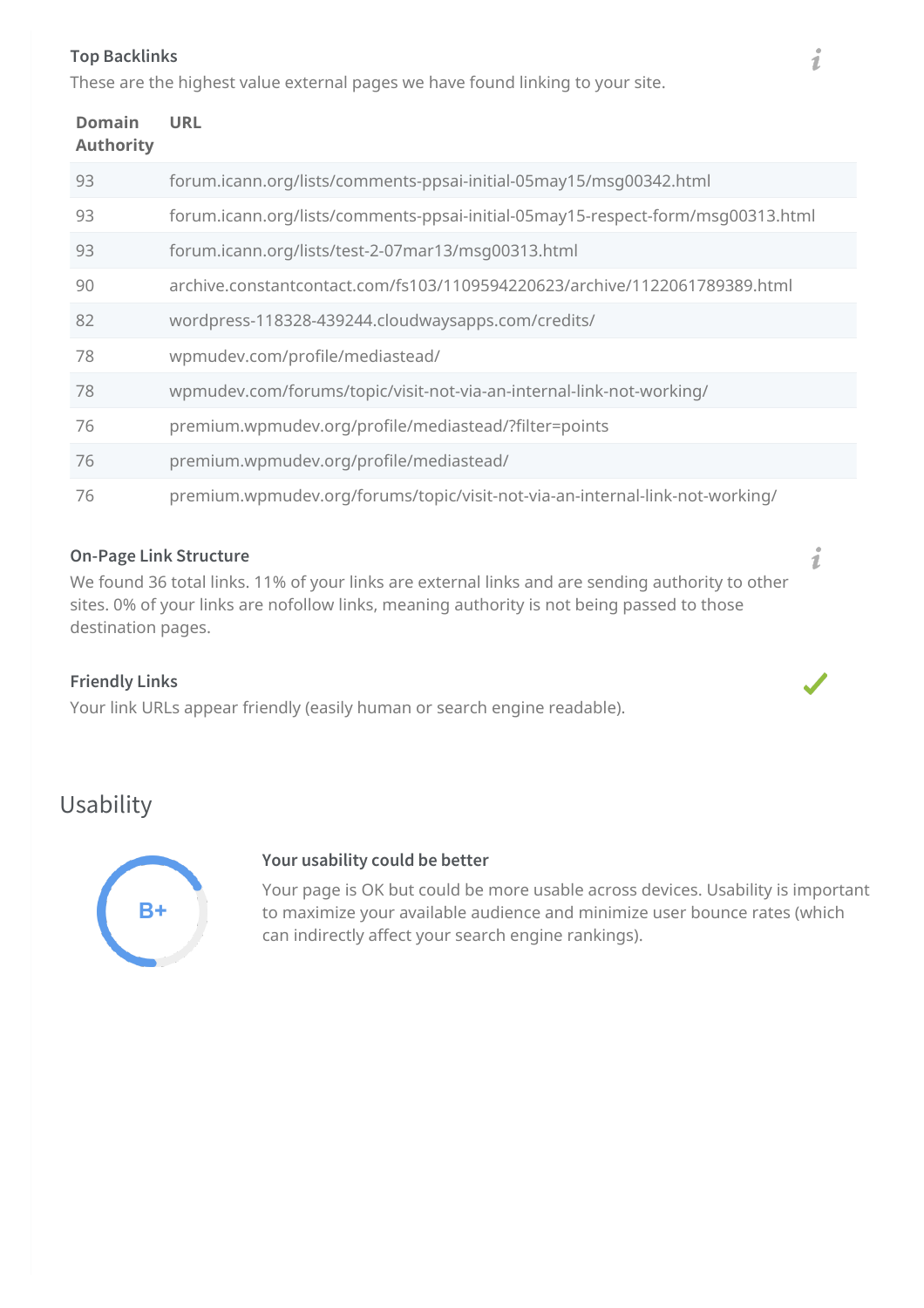#### <span id="page-7-0"></span>**Device Rendering**

This check visually demonstrates how your page renders on different devices. It is important that your page is optimized for mobile and tablet experiences as today the majority of web traffic comes from these sources.





#### **Google's Core Web Vitals**

Google is indicating that they do not have 'sufficient real-world speed data for this page' in order to make a Core Web Vitals assessment. This can occur for smaller websites or those that are not crawl-able by Google.

#### **Use of Mobile Viewports**

Your page specifies a viewport matching the device's size, allowing it to render appropriately across devices.

#### **Flash Used?**

No Flash content has been identified on your page.

#### **iFrames Used?**

There are no iFrames detected on your page.

#### **Favicon**

Your page has specified a favicon.

#### **Email Privacy**

No email addresses have been found in plain text on your page.

#### **Legible Font Sizes**

There is some text on your page that is small and may not be legible enough for particular users.

We recommend reviewing all text on your page in different devices to ensure that it is of appropriate size.

i

i

X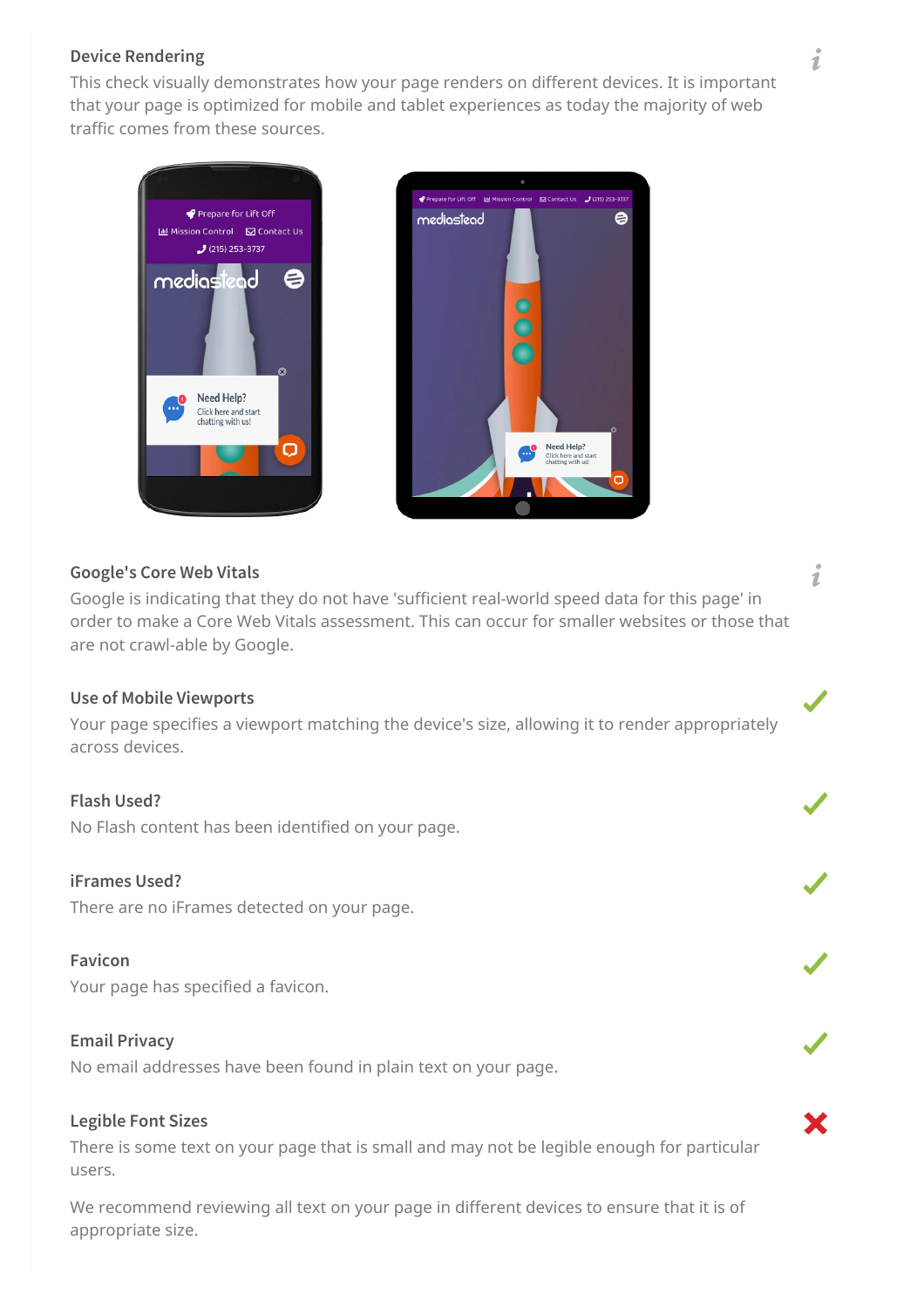#### **Tap Target Sizing**

Some of the links or buttons on your page may be too small for a user to easily tap on a touchscreen.

Consider making these tap targets larger to provide a better user experience.

## <span id="page-8-0"></span>Performance Results



#### **Your performance is very good!**

Congratulations, your page has performed very well in our testing meaning it should be reasonably fast and responsive for users. Performance is important to ensure a good user experience, and reduced bounce rates (which can also indirectly affect your search engine rankings). Continue to monitor your performance over time to ensure there are no periodic fluctuations.

### **Page Speed Info**

Your page's server response time is reasonably low which is good for load speed and user experience.







#### **Page Size Info**

Your page's file size is reasonably low which is good for Page Load Speed and user experience.



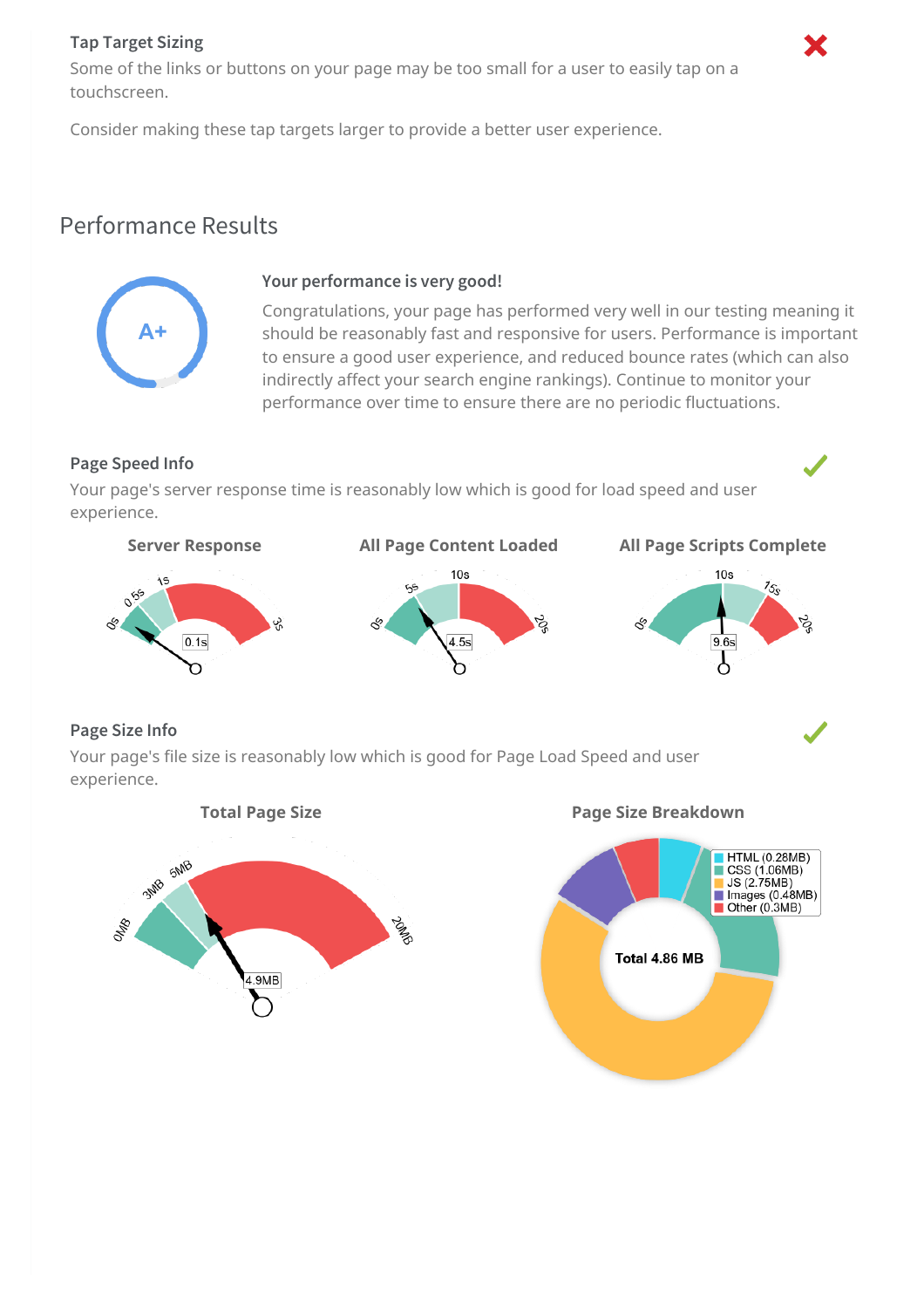#### **Number of Resources**

This check displays the total number of files that need to be retrieved from web servers to load your page. As a general rule, having more files to retrieve increases the number of server requests and can subsequently increase page load time. It is a good idea to removing unnecessary files or consolidate files like styles and scripts where possible.



**JavaScript Errors** Your page is not reporting any JavaScript errors.

#### **GZIP Compression**

Your website is using GZIP compression.

#### **Optimize Images**

All of the images on your page appear to be optimized.

#### **Minification**

All your JavaScript and CSS files appear to be minified.

#### **Deprecated HTML**

No deprecated HTML tags have been found within your page.

#### **Inline Styles**

Your page appears to be using inline styles.

Inline styles are an older coding practice and discouraged in favor of using CSS style sheets, due to their ability to degrade page load performance and unnecessarily complicate HTML Code.

ž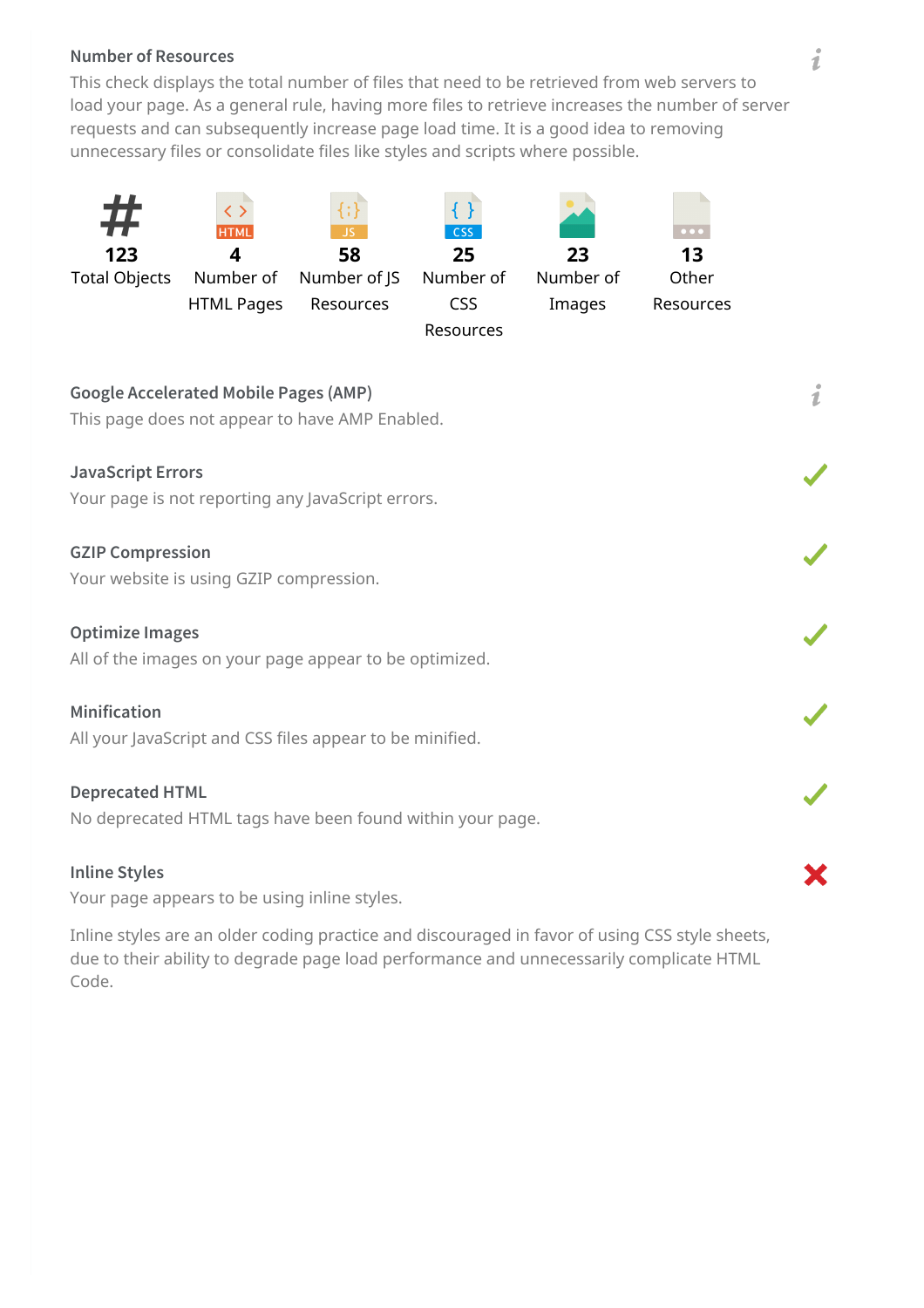## <span id="page-10-0"></span>Social Results



### **Your social is good**

You have a reasonably good social presence. Social activity is important for customer communication, brand awareness and as a marketing channel to bring more visitors to your website. We recommend that you have all of your profiles listed on your page, and work to build a larger following on those networks.

**Facebook Connected**

Your page has a link to a Facebook Page.

**Facebook Open Graph Tags** Your page is using Facebook Open Graph Tags.

**Facebook Pixel** Your page has a Facebook Pixel installed.

**Pixel ID**

694876061645240

**Twitter Connected** Your page has a link to a Twitter profile. **Twitter Activity** You have a strong following on Twitter.



**Twitter Cards** Your page is using Twitter Cards.

#### **Instagram Connected**

No associated Instagram profile found linked on your page

#### **YouTube Connected**

Your page has a link to a YouTube channel.

#### **YouTube Activity**

You have a low number of YouTube channel subscribers.



**5** Followers

**807** View Count